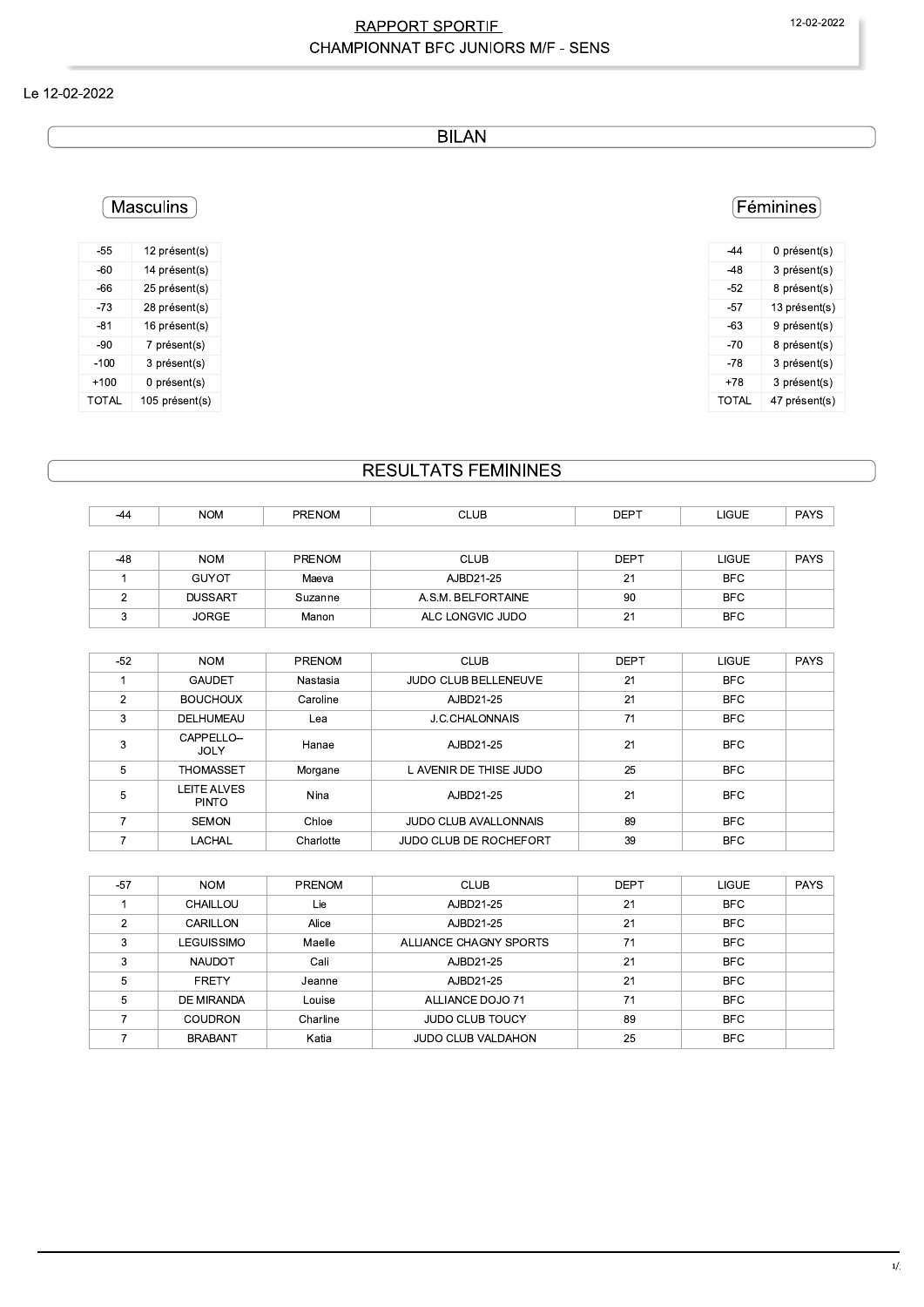## RAPPORT SPORTIF CHAMPIONNAT BFC JUNIORS M/F - SENS

| $-63$ | <b>NOM</b>       | <b>PRENOM</b> | <b>CLUB</b>                   | <b>DEPT</b> | <b>LIGUE</b> | <b>PAYS</b> |
|-------|------------------|---------------|-------------------------------|-------------|--------------|-------------|
|       | <b>TROCHERIE</b> | Albane        | AJBD21-25                     | 21          | <b>BFC</b>   |             |
| 2     | <b>GENESTIER</b> | Maelle        | AJBD21-25                     | 21          | <b>BFC</b>   |             |
| 3     | <b>BOSC</b>      | Emma          | AJBD21-25                     | 21          | <b>BFC</b>   |             |
| 3     | <b>DESBOIS</b>   | Lila-Louise   | <b>JUDO CLUB DIJONNAIS</b>    | 21          | <b>BFC</b>   |             |
| 5     | <b>BIGUENET</b>  | Anais         | AJBD21-25                     | 21          | <b>BFC</b>   |             |
| 5     | LEMIRE           | Jeanne        | <b>JC DAMPIERRE SUR SALON</b> | 70          | <b>BFC</b>   |             |
|       | JEANNE-OZOUX     | Thelore       | A.S.M. BELFORTAINE            | 90          | <b>BFC</b>   |             |
|       | <b>BITROU</b>    | Coleene       | <b>JUDO CLUB CLEMENTIN</b>    | 89          | <b>BFC</b>   |             |

| $-70$ | <b>NOM</b>       | <b>PRENOM</b> | <b>CLUB</b>                 | <b>DEPT</b> | <b>LIGUE</b> | <b>PAYS</b> |
|-------|------------------|---------------|-----------------------------|-------------|--------------|-------------|
|       | <b>BARATO</b>    | Perrine       | AJBD21-25                   | 21          | <b>BFC</b>   |             |
| ◠     | <b>NASR</b>      | Helene        | J.C.CHALONNAIS              | 71          | <b>BFC</b>   |             |
| 3     | <b>GRIME</b>     | Axelle        | A.S.M. BELFORTAINE          | 90          | <b>BFC</b>   |             |
| 3     | <b>VOUTEY</b>    | Alexia        | AJBD21-25                   | 21          | <b>BFC</b>   |             |
| 5     | LAURO            | Isaure        | AJBD21-25                   | 21          | <b>BFC</b>   |             |
| 5     | <b>VALENTE</b>   | Emma          | <b>JC SENNECEY LE GRAND</b> | 71          | <b>BFC</b>   |             |
|       | <b>GONCALVES</b> | Noemie        | <b>SENS ARTS MARTIAUX</b>   | 89          | <b>BFC</b>   |             |
|       | <b>SIXDENIER</b> | Clara         | AVENIR JUDO BASSIN LEDONIEN | 39          | <b>BFC</b>   |             |

| -78 | <b>NOM</b>       | <b>PRENOM</b>       | <b>CLUB</b>       | <b>DEPT</b> | <b>LIGUE</b> | <b>PAYS</b> |
|-----|------------------|---------------------|-------------------|-------------|--------------|-------------|
|     | <b>COUTIER</b>   | Justine             | DOJO COTE D ORIEN | 21          | <b>BFC</b>   |             |
|     | PERONET          | Laura               | J.C.CHALONNAIS    |             | <b>BFC</b>   |             |
|     | <b>OLCHOWICZ</b> | Suzanne-<br>Natacha | AJBD21-25         | 21          | <b>BFC</b>   |             |

| $+78$ | <b>NOM</b>      | <b>PRENOM</b> | <b>CLUB</b>         | <b>DEPT</b> | <b>LIGUE</b> | <b>PAYS</b> |
|-------|-----------------|---------------|---------------------|-------------|--------------|-------------|
|       | <b>VOUTEY</b>   | Lea           | AJBD21-25           | 21          | <b>BFC</b>   |             |
|       | <b>SAPOR</b>    | Eloise        | <b>J.C.DECIZOIS</b> | 58          | <b>BFC</b>   |             |
|       | <b>TREMEAUD</b> | Lucie         | ALLIANCE DOJO 71    | ۔ ۔         | <b>BFC</b>   |             |

## **RESULTATS MASCULINS**

| $-55$          | <b>NOM</b>             | PRENOM   | <b>CLUB</b>                 | <b>DEPT</b> | <b>LIGUE</b> | <b>PAYS</b> |
|----------------|------------------------|----------|-----------------------------|-------------|--------------|-------------|
|                | <b>COINTOT</b>         | Noah     | AJBD21-25                   | 21          | <b>BFC</b>   |             |
| $\mathfrak{p}$ | SOUILLOT               | Loic     | <b>J.C.ST MARCEL</b>        | 71          | <b>BFC</b>   |             |
| 3              | <b>ABDOULMOUSLIMOV</b> | Ayoub    | DOJO COTE D ORIEN           | 21          | <b>BFC</b>   |             |
| 3              | <b>NOIRBUSSON</b>      | Nolhan   | AJBD21-25                   | 21          | <b>BFC</b>   |             |
| 5              | GAUDET                 | Timothee | <b>JUDO CLUB BELLENEUVE</b> | 21          | <b>BFC</b>   |             |
| 5              | <b>BEN SALAH</b>       | Magdine  | AJBD21-25                   | 21          | <b>BFC</b>   |             |
|                | <b>ROPARS</b>          | Milo     | AJBD21-25                   | 21          | <b>BFC</b>   |             |
|                | <b>MADAD</b>           | Hamza    | <b>JUDO CLUB AUDINCOURT</b> | 25          | <b>BFC</b>   |             |

| $-60$ | <b>PAYS</b><br><b>LIGUE</b> | <b>DEPT</b> |
|-------|-----------------------------|-------------|
|       | <b>BFC</b>                  | 21          |
| 2     | <b>BFC</b>                  | 21          |
| 3     | <b>BFC</b>                  | 21          |
| 3     | <b>BFC</b>                  | 21          |
| 5     | <b>BFC</b>                  | 21          |
| 5     | <b>BFC</b>                  | 21          |
|       | <b>BFC</b>                  | 21          |
|       | <b>BFC</b>                  | 71          |
|       |                             |             |